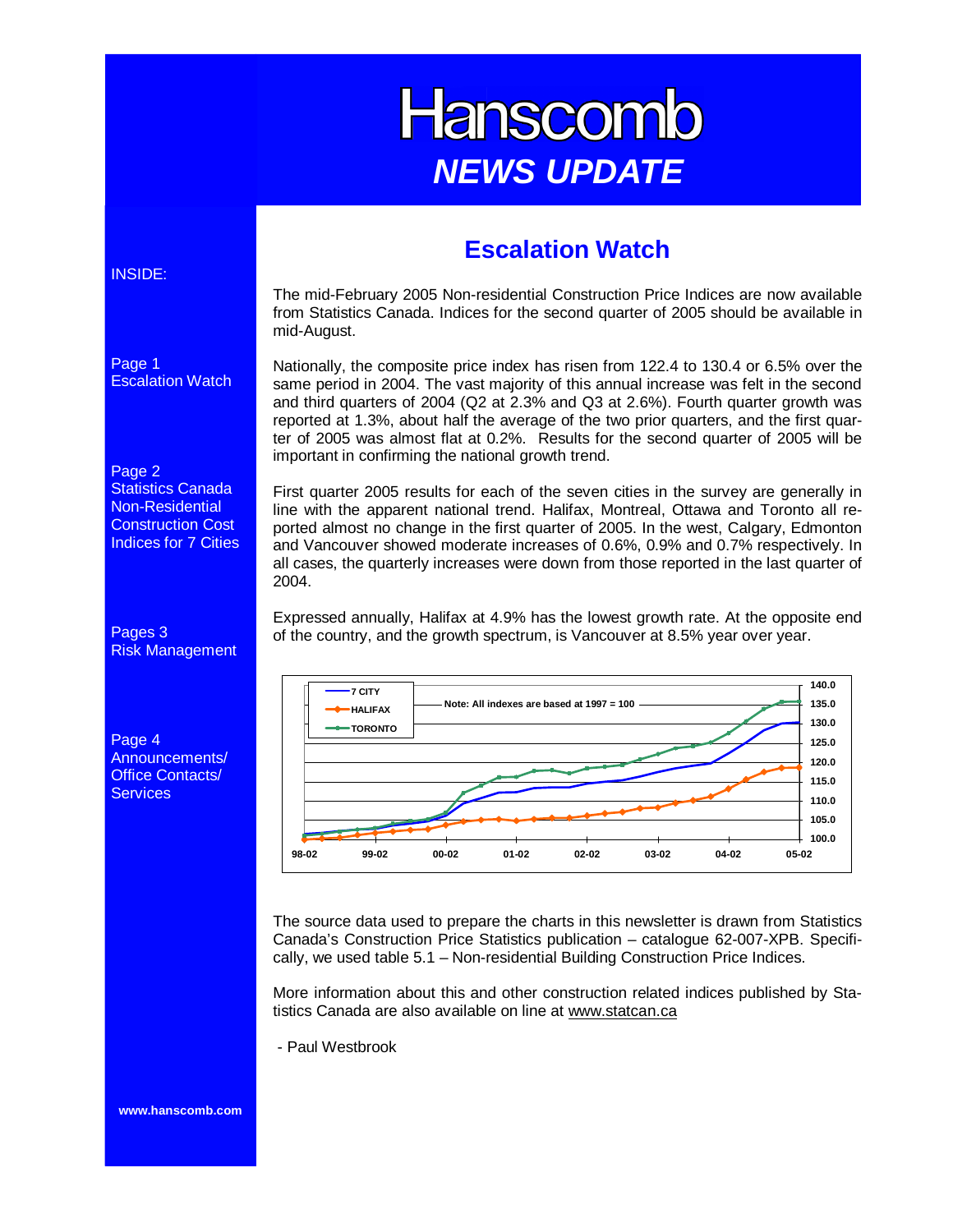#### *STATISTICS CANADA NON-RESIDENTIAL CONSTRUCTION COST INDICES, IN EACH CITY 1997 = 100 (Cat. No. 62-007-XPB)*

| <b>COMPOSITE</b> | 2002            | 2003         |              |              | 2004          |               |               |               | 2005          | 140.0           |                                                                      |
|------------------|-----------------|--------------|--------------|--------------|---------------|---------------|---------------|---------------|---------------|-----------------|----------------------------------------------------------------------|
| 7 CITY           | Mid-Nov         | Mid-Feb      | Mid-May      | Mid-Aug      | Mid-Nov       | Mid-Feb       | Mid-May       | Mid-Aug       | Mid-Nov       | Mid-Feb         | 130.0                                                                |
| Index            | 116.4           | 117.6        | 118.5        | 119.2        | 119.8         | 122.4         | 125.2         | 128.4         | 130.1         | 130.4           | 120.0<br>110.0                                                       |
| Year / Year      |                 |              |              |              | 2.9%          | 4.1%          | 5.7%          | 7.7%          | 8.6%          | 6.5%            | 100.0                                                                |
| Quarterly        |                 | 1.0%         | 0.8%         | 0.6%         | 0.5%          | 2.2%          | 2.3%          | 2.6%          | 1.3%          | 0.2%            | 90.0<br>93-<br>$94-$<br>95- 96- 97- 98- 99- 00- 01- 02- 03- 04- 05   |
| Q. Cumulative    | 0.0%            | 1.0%         | 1.8%         | 2.4%         | 2.9%          | 5.2%          | 7.6%          | 10.3%         | 11.8%         | 12.0%           | 02 02 02 02 02 02 02 02<br>02<br>02<br>02 02<br>02                   |
|                  | 2003<br>2002    |              |              |              | 2004          |               |               |               | 2005          | 140.0           |                                                                      |
| <b>HALIFAX</b>   | Mid-Nov         | Mid-Feb      | Mid-May      | Mid-Aug      | Mid-Nov       | Mid-Feb       | Mid-May       | Mid-Aug       | Mid-Nov       | Mid-Feb         | 130.0                                                                |
| Index            | 108.1           | 108.3        | 109.5        | 110.2        | 111.2         | 113.2         | 115.6         | 117.6         | 118.6         | 118.7           | 120.0                                                                |
| Year / Year      |                 |              |              |              | 2.9%          | 4.5%          | 5.6%          | 6.7%          | 6.7%          | 4.9%            | 110.0<br>100.0                                                       |
| Quarterly        |                 | 0.2%         | 1.1%         | 0.6%         | 0.9%          | 1.8%          | 2.1%          | 1.7%          | 0.9%          | 0.1%            | 90.0<br>96- 97- 98- 99- 00- 01- 02- 03- 04- 05                       |
| Q. Cumulative    | 0.0%            | 0.2%         | 1.3%         | 1.9%         | 2.9%          | 4.7%          | 6.9%          | 8.8%          | 9.7%          | 9.8%            | 94-95-                                                               |
|                  |                 |              |              |              |               |               |               |               |               |                 |                                                                      |
|                  | 2002            | 2003         |              |              | 2004          |               |               |               | 2005          | 140.0<br>130.0  |                                                                      |
| <b>MONTREAL</b>  | Mid-Nov         | Mid-Feb      | Mid-May      | Mid-Aug      | Mid-Nov       | Mid-Feb       | Mid-May       | Mid-Aug       | Mid-Nov       | Mid-Feb         | 120.0                                                                |
| Index            | 114.9           | 115.4        | 116.1        | 117.3        | 117.4<br>2.2% | 119.4<br>3.5% | 121.3<br>4.5% | 124.7<br>6.3% | 126.0<br>7.3% | 126.0<br>5.5%   | 110.0                                                                |
| Year / Year      |                 |              |              |              |               |               |               |               |               |                 | 100.0<br>90.0                                                        |
| Quarterly        | 0.0%            | 0.4%<br>0.4% | 0.6%<br>1.0% | 1.0%<br>2.1% | 0.1%          | 1.7%          | 1.6%          | 2.8%          | 1.0%<br>9.7%  | $0.0\%$         | 94-95-<br>$96 - 97 -$<br>98-99-00-01-02-03-<br>$04 - 05$<br>93-      |
| Q. Cumulative    |                 |              |              |              | 2.2%          | 3.9%          | 5.6%          | 8.5%          |               | 9.7%            |                                                                      |
|                  | 2002            |              |              | 2003         |               |               |               | 2004          |               | 2005            | 140.0                                                                |
| <b>OTTAWA</b>    | Mid-Nov         | Mid-Feb      | Mid-May      | Mid-Aug      | Mid-Nov       | Mid-Feb       | Mid-May       | Mid-Aug       | Mid-Nov       | Mid-Feb         | 130.0<br>120.0                                                       |
| Index            | 118.1           | 119.4        | 120.7        | 121.3        | 121.8         | 124.0         | 126.3         | 129.0         | 130.4         | 130.5           | 110.0                                                                |
| Year / Year      |                 |              |              |              | 3.1%          | 3.9%          | 4.6%          | 6.3%          | 7.1%          | 5.2%            | 100.0                                                                |
| Quarterly        |                 | 1.1%         | 1.1%         | 0.5%         | 0.4%          | 1.8%          | 1.9%          | 2.1%          | 1.1%          | 0.1%            | 90.0<br>$93 -$<br>$94-$<br>95- 96- 97- 98- 99-<br>00-01-02-03-04-05- |
| Q. Cumulative    | 0.0%            | 1.1%         | 2.2%         | 2.7%         | 3.1%          | 5.0%          | 6.9%          | 9.2%          | 10.4%         | 10.5%           |                                                                      |
|                  | 2002            | 2003         |              |              | 2004          |               |               |               | 2005          | 140.0           |                                                                      |
| <b>TORONTO</b>   | Mid-Nov         | Mid-Feb      | Mid-May      | Mid-Aug      | Mid-Nov       | Mid-Feb       | Mid-May       | Mid-Aug       | Mid-Nov       | Mid-Feb         | 130.0                                                                |
| Index            | 120.8           | 122.2        | 123.7        | 124.2        | 125.2         | 127.6         | 130.7         | 133.9         | 135.7         | 135.8           | 120.0<br>110.0                                                       |
| Year / Year      |                 |              |              |              | 3.6%          | 4.4%          | 5.7%          | 7.8%          | 8.4%          | 6.4%            | 100.0                                                                |
| Quarterly        |                 | 1.2%         | 1.2%         | 0.4%         | $0.8\%$       | 1.9%          | 2.4%          | 2.4%          | 1.3%          | 0.1%            | 90.0<br>94- 95- 96- 97- 98- 99- 00- 01- 02- 03-<br>$04 - 05$         |
| Q. Cumulative    | 0.0%            | 1.2%         | 2.4%         | 2.8%         | 3.6%          | 5.6%          | 8.2%          | 10.8%         | 12.3%         | 12.4%           | 02 02 02 02 02 02 02 02 02 02<br>02<br>02 02<br>02                   |
|                  |                 | 2003         |              |              |               | 2004          |               |               |               |                 |                                                                      |
| CALGARY          | 2002<br>Mid-Nov | Mid-Feb      | Mid-May      | Mid-Aug      | Mid-Nov       | Mid-Feb       | Mid-May       | Mid-Aug       | Mid-Nov       | 2005<br>Mid-Feb | 140.0<br>130.0                                                       |
| Index            | 116.7           | 118.5        | 119.5        | 119.7        | 119.9         | 123.0         | 126.1         | 129.4         | 131.1         | 131.9           | 120.0                                                                |
| Year / Year      |                 |              |              |              | 2.7%          | 3.8%          | 5.5%          | 8.1%          | 9.3%          | 7.2%            | 110.0<br>100.0                                                       |
| Quarterly        |                 | 1.5%         | 0.8%         | 0.2%         | 0.2%          | 2.6%          | 2.5%          | 2.6%          | 1.3%          | 0.6%            | 90.0                                                                 |
| Q. Cumulative    | 0.0%            | 1.5%         | 2.4%         | 2.6%         | 2.7%          | 5.4%          | 8.1%          | 10.9%         | 12.3%         | 13.0%           | 93- 94- 95- 96- 97- 98- 99- 00- 01- 02- 03- 04- 05-                  |
|                  |                 |              |              |              |               |               |               |               |               |                 |                                                                      |
|                  | 2002            |              |              | 2003         |               |               |               | 2004          |               | 2005            | 140.0                                                                |
| <b>EDMONTON</b>  | Mid-Nov         | Mid-Feb      | Mid-May      | Mid-Aug      | Mid-Nov       | Mid-Feb       | Mid-May       | Mid-Aug       | Mid-Nov       | Mid-Feb         | 130.0<br>120.0                                                       |
| Index            | 115.2           | 116.6        | 117.4        | 117.7        | 118.3         | 121.3         | 124.2         | 127.2         | 129.2         | 130.3           | 110.0                                                                |
| Year / Year      |                 |              |              |              | 2.7%          | 4.0%          | 5.8%          | 8.1%          | 9.2%          | 7.4%            | 100.0<br>90.0                                                        |
| Quarterly        |                 | 1.2%         | 0.7%         | 0.3%         | 0.5%          | 2.5%          | 2.4%          | 2.4%          | 1.6%          | 0.9%            | 94- 95- 96- 97- 98- 99- 00- 01- 02- 03-<br>$04 - 05$<br>93-          |
| Q. Cumulative    | 0.0%            | 1.2%         | 1.9%         | 2.2%         | 2.7%          | 5.3%          | 7.8%          | 10.4%         | 12.2%         | 13.1%           |                                                                      |
|                  | 2002            | 2003         |              |              |               | 2004          |               |               |               | 2005            | 140.0                                                                |
| <b>VANCOUVER</b> | Mid-Nov         | Mid-Feb      | Mid-May      | Mid-Aug      | Mid-Nov       | Mid-Feb       | Mid-May       | Mid-Aug       | Mid-Nov       | Mid-Feb         | 130.0                                                                |
| Index            | 107.6           | 108.4        | 108.3        | 108.9        | 109.7         | 113.5         | 116.8         | 120.2         | 122.2         | 123.1           | 120.0<br>110.0                                                       |
| Year / Year      |                 |              |              |              | 2.0%          | 4.7%          | 7.8%          | 10.4%         | 11.4%         | 8.5%            | 100.0                                                                |
| Quarterly        |                 | 0.7%         | $(0.1\%)$    | 0.6%         | 0.7%          | 3.5%          | 2.9%          | 2.9%          | 1.7%          | 0.7%            | 90.0<br>93- 94- 95- 96- 97- 98- 99- 00- 01- 02- 03- 04- 05-          |
| Q. Cumulative    | 0.0%            | 0.7%         | 0.7%         | 1.2%         | 2.0%          | 5.5%          | 8.6%          | 11.7%         | 13.6%         | 14.4%           |                                                                      |
|                  |                 |              |              |              |               |               |               |               |               |                 |                                                                      |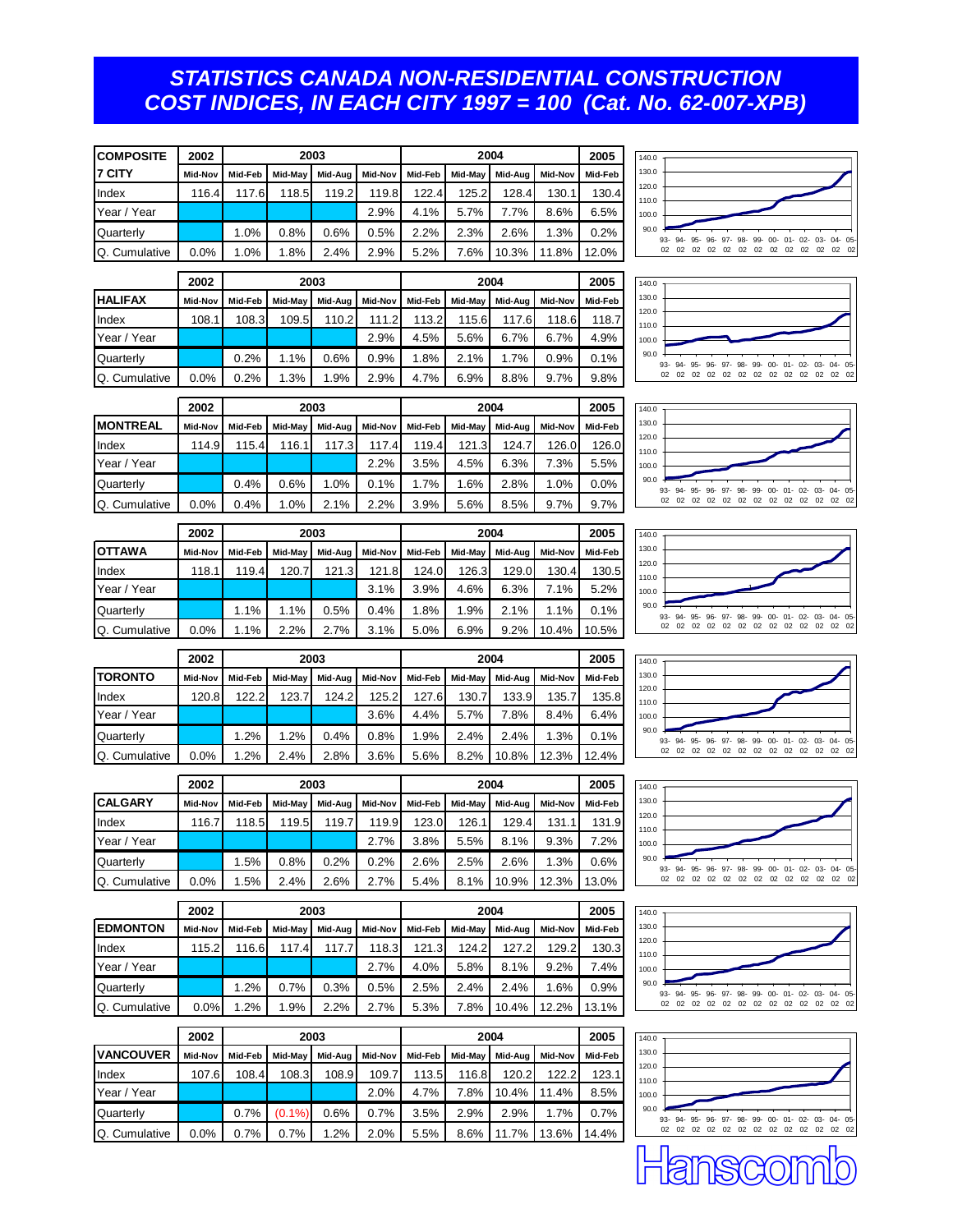## *COST PLANNING RISK MANAGEMENT*

In any estimate there is the potential for variation. In construction cost planning, variations can be attributed to three primary sources:

- Incomplete, incorrect or misinterpreted design information;
- Cost escalation;
- Changes during construction.

The major objective of any construction cost plan is to arrive at a realistic and achievable 'bottom line', a total that an owner or manager can confidently carry into his project pro formas. The problem, then, is to address the risk of estimating variations within the cost plan, above the bottom line. The solution is to identify a contingency sum to absorb the costs of estimating variations without affecting the total.

The effective use of contingencies in construction cost planning requires a clear understanding of estimating risks in both a project specific and general construction market sense. The appropriate level of contingency is dependent on the amount of information available, knowledge of the design team's methods and philosophy, the timing of estimate preparation relative to the project design and construction schedule, and the anticipated complexity of the actual construction work. Contingency assessment for a construction estimate is therefore divided into three distinct categories:

- Design and Pricing Contingency
- **Escalation Contingency**
- Post Contract (Change Order) Contingency

The amount of total contingency carried will obviously vary dependent on project type and its point of progression through each stage of the design process, but the overall goal remains constant - to provide a realistic estimate of construction cost with a fixed and reliable bottom line.

#### **Contingency Amounts**

Although the amount of contingency appropriate for a particular estimate will vary from project to project there are some general guidelines to follow. The con-

tingency should reflect the type of project, it's relative complexity, geographic location, current and anticipated market or bidding conditions, amount of design information available, printed or oral, the estimator's experience and familiarity with the design team etc. and represent a consensus of all parties to the project.

The Design and Pricing Contingency will be highest at the beginning of the design stage when the amount of information available to the cost planner is minimal. As the design proceeds, and decisions regarding the project's massing and materials are made the requirement for this contingency will reduce. At time of bid, when the documentation is 100% complete, there should be no further need of this contingency. For most new projects at the programming stage a design and pricing contingency of 10% should be adequate. The amount by which the contingency is reduced as the design advances must directly correspond to an increase in accuracy and detail of design information. Often, decisions to reduce the design and contingency too soon in the design process do not solve cost problems, just postpone them.

The Escalation Contingency will address anticipated changes in construction costs due to fluctuations in market conditions during the interval between cost plan preparation and project bid. Forecasting construction cost escalation rates is a complex undertaking requiring careful assessment of a continually changing construction market. As these changes are at best difficult to predict, the escalation contingency should be monitored regularly and adjusted as required.

Finally, the determination of the Post Contract Contingency (Change Order) Contingency must take into account the expected degree of difficulty to be encountered on site. Generally, renovation work presents more problems during construction than new work.

Careful and realistic contingency assessment is fundamental to the construction cost planning process. Properly used, contingencies afford owners and design professionals alike a measure of flexibility with a project budget to effectively manage building costs during design and construction.

| <b>Contingency Guidelines for New Construction</b> |                                                   |                           |                           |                           |  |  |  |  |  |  |
|----------------------------------------------------|---------------------------------------------------|---------------------------|---------------------------|---------------------------|--|--|--|--|--|--|
|                                                    | <b>Schematic Design</b>                           | <b>Design Development</b> | <b>Contract Documents</b> | <b>Tender &amp; Award</b> |  |  |  |  |  |  |
| Design                                             | 7.5 to 10%                                        | 5 to 7.5%                 | 1 to 5%                   | 0 to $1\%$                |  |  |  |  |  |  |
| Escalation                                         | as required by prevailing market conditions       |                           |                           |                           |  |  |  |  |  |  |
| <b>Post Contract</b>                               | generally 1.5 to 3% for new building construction |                           |                           |                           |  |  |  |  |  |  |